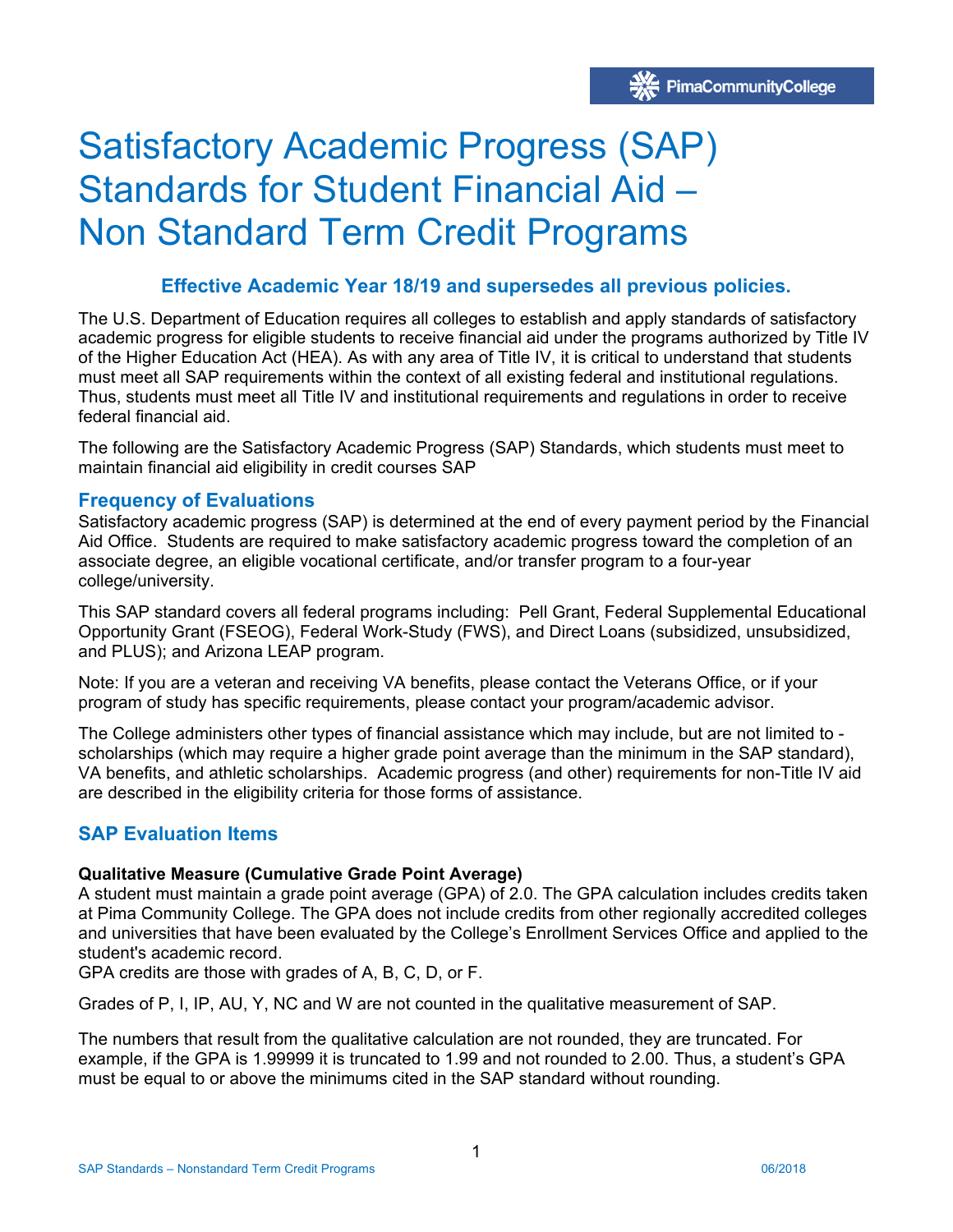# **Repeat Coursework**

The repeat regulations applies to all courses, whether or not a student received financial aid funds. Additionally, grades for prior attempts are generally excluded when calculating the qualitative component (GPA).

*Example: Student earned a 'D' in MAT 151, but repeated the course and earned an 'A'. The grade of 'A' will be used in the GPA calculation.* 

Most repeat coursework is excluded from the qualitative component (GPA) unless the college allows for the course to be taken multiple times.

*Example: Student earned a 'B' in FAW 104F2, but repeated the course and earned an 'A'. The student will have attempted 2 credits in FAW 104F2. Since the institution allows for a student to take this course twice for 2 credits. Both attempts would apply to the qualitative component (GPA) giving the student a GPA of 3.5 in FAW 104F2.* 

Academic renewal or Academic Fresh Start is not recognized by the U.S. Department of Education. This process will not remove grades from this GPA calculation.

## **Quantitative Measure (Cumulative Pace of Credit Completion and Maximum Timeframe)**

#### **Cumulative Pace of Credit Completion**

A student must complete at least 67% of the total number of credits they attempt (completed credits divided by attempted credits).

The numbers that result from the quantitative calculations for SAP are not rounded, they are truncated. For example, if the completion ratio is 66.6666% is truncated to 66.66% it is not rounded to 67%. Thus, a student's rate of completion must be equal to or above the minimums cited in the SAP standard without rounding.

#### **Course incompletes, failures, withdrawal grades:**

Successful completion of coursework is defined as earning a grade of A, B, C, D or P. Grades of A, B, C, D or P count in completed coursework and attempted coursework. Coursework that is transferred to PCC from an accredited institution also counts in completed coursework and attempted coursework.

Unsuccessful completion of coursework is defined as grades including I, IP, F, Y, NC and W. Grades of I, IP, F, Y, NC and W count as attempted credits, but do not count as completed credits.

#### **Repeat Coursework**

The repeat regulations applies to all courses, whether or not a student received financial aid funds. Additionally, credits from all attempted courses are included when assessing the quantitative component (completion percentage). Although a student may successfully complete a course more than once, only one attempt is generally counted as a completion when calculating the completion percentage.

*Example: Student successfully completes MAT 151, but repeats the course to earn a better grade. The student will have attempted 8 credits in MAT 151, but only completed 4 credits. Thus, the student has a 50% completion rate in MAT 151.* 

Most repeat coursework is excluded from the quantitative component (completion percentage) unless the college allows for the course to be taken multiple times.

*Example: Student completes FAW 104F2, but repeated the course and completes it again. The student will have attempted 2 credits in FAW 104F2. Since the institution allows for a student to take this course twice for 2 credits. Both attempts would apply to the quantitative component (completion percentage) and gives the student has a 100% completion rate in FAW 104F2.* 

Academic renewal or Academic Fresh Start is not recognized by the U.S. Department of Education. This process does not remove credits from this calculation.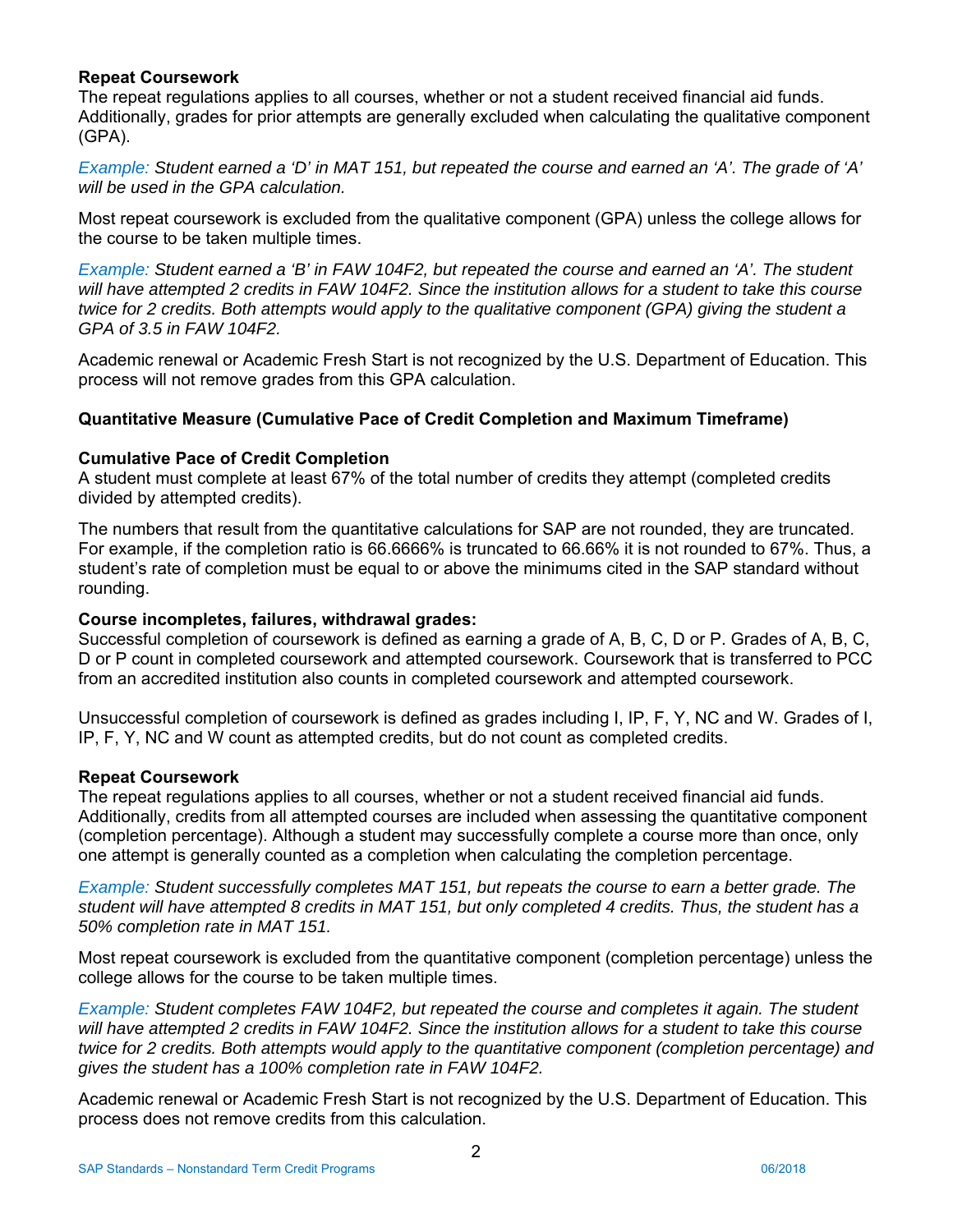# **Maximum Timeframe**

The total number of credits attempted, including those from outside transcripts which have been applied to the student's academic record, will be limited to 150% of the credits required to complete the student's program of study.

If pursuing an eligible certificate, the same 150% limit is applied. For example, if the certificate requires 30 credits to complete, then aid could be paid up to 45 credits.

If a student is unable to complete a degree or certificate program within the 150% timeframe calculation, the student is ineligible for financial aid as the student is not capable of completing the requirements within the regulatory guidelines.

# **Student's Program and Catalog of Record**

The 150% maximum timeframe is calculated by using both the student's active program of study and the catalog of record in the student information system (Banner).

- Each credit program at the college is defined by the number of credits a student must complete prior to graduating.
- The number of credits can fluctuate from catalog to catalog. The 150% maximum timeframe calculation will use the number of credits as defined by the student's catalog of record.
	- If the program has a range PCC will use the highest number in the range

# **Maximum Timeframe Calculation**

- Maximum timeframe
	- a. Number of credits needed to graduate from program multiplied by 150%
- Attempted credits
	- a. The number of credits that the student has attempted
- If the number of attempted credits is less than the maximum timeframe the student has not exceeded maximum timeframe.

# **Projected Maximum Timeframe**

Student becomes ineligible at the point where it is determined the student will exceed the maximum timeframe NOT at the point when the student actually reaches the maximum timeframe.

# **Projected Maximum Timeframe Calculation**

- Attempted credits remaining in the maximum timeframe
	- a. Subtract the maximum timeframe for a student's program of study by the student's attempted credits.
- Number of credits needed to graduate
	- a. Select all students who have completed less credits than the number of credits needed to complete their program of study.
	- b. Subtract the number of completed credits by the credits needed to complete the program of study.
- If the number of attempted credits remaining in the maximum timeframe are greater than the number of credits needed to graduate then the student has exceeded the maximum timeframe.

*Example: At the end of the fall Payment Period the student has attempted 75 credits out of the 90 credits allowed under maximum timeframe (60 credit degree). However, it is determined the student still needs to complete 20 more credits (completed 40 credits).* 

*Student is not meeting SAP due to exceeding the maximum timeframe because the student has more credits to earn than what is allowed to graduate within the maximum timeframe.* 

# **Special Interest Coursework**

Special interest courses are credit courses intended to meet specific cultural, career, economic, or educational needs of the community. Special interest courses are not considered university parallel or occupational courses. All Special Interest Coursework is not eligible for Title IV aid and will be excluded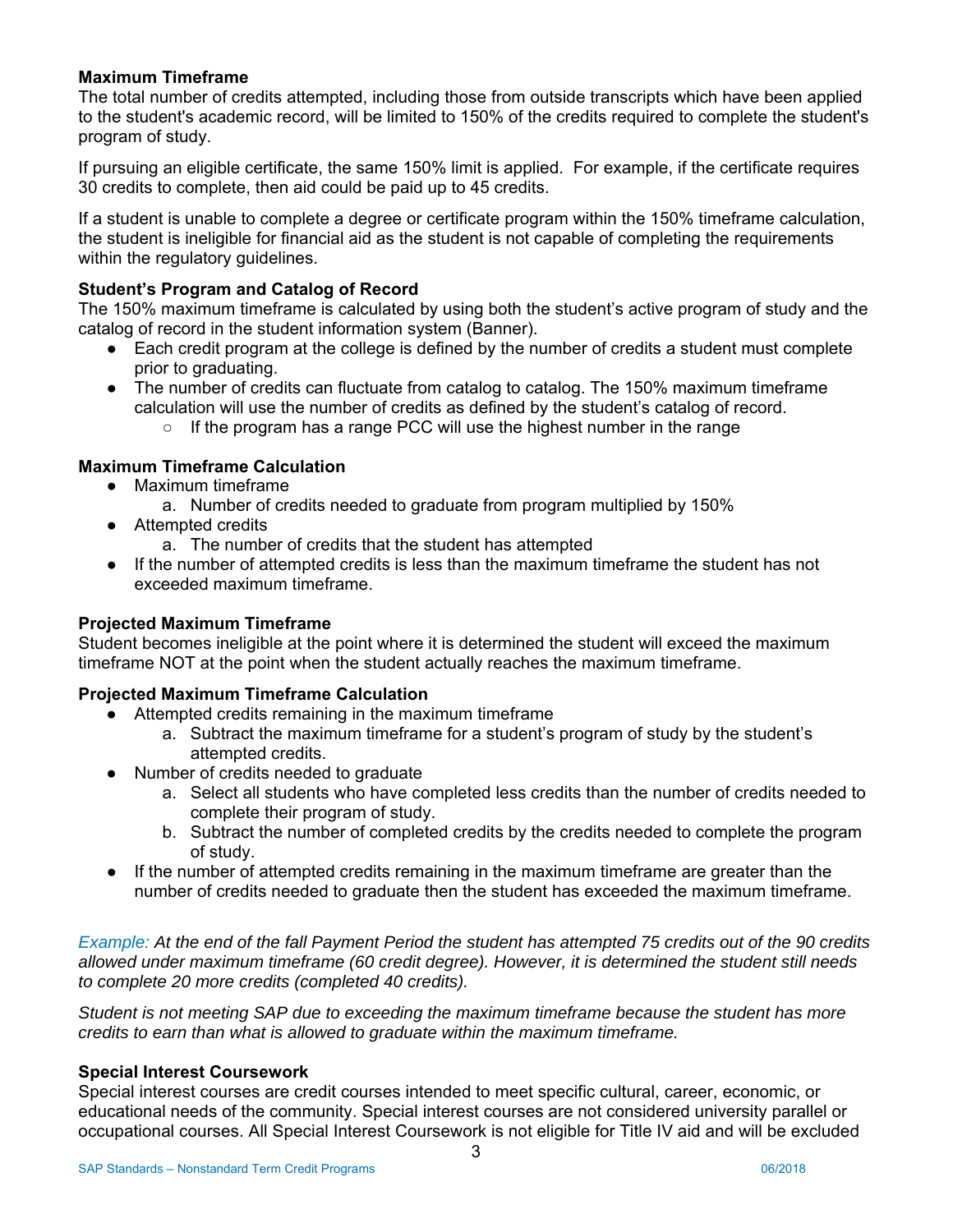from the quantitative and qualitative measures of SAP.

Courses that meet this criteria:

- Courses numbered less than a hundred and doesn't have a course prefix of REA, MAT, WRT, ESL and ICS
- Developmental courses taught at below high school level
- ESL coursework that is considered an elective and not part of the ESL Pathway

# **Remedial Education**

## **Developmental Education Courses**

Students may attempt a maximum of 30 credits of developmental (or remedial) coursework, during which time they may or may not be Title IV recipients, prior to becoming ineligible for such funds during future attempts. Developmental Education courses are included in the qualitative assessment of SAP, which means that these courses are included in the GPA used to calculate the student's SAP status.

Developmental Education courses are excluded in both components of the quantitative measurement of SAP. Students who consume some of their Title IV aid during their enrollment in developmental courses should plan carefully for their academic and financial future to complete any associate degree (and/or baccalaureate) programs.

## **English as a Second Language (ESL) courses**

Title IV regulations do not limit the number of ESL courses that are eligible for federal funding (except as described by the repeat rule) so long as the student remains in satisfactory academic standing. Although the maximum number of ESL courses is not otherwise specified (except as described by the repeat rule) under the Title IV regulations, students should be aware that all types of financial aid are limited and that they may use some of their eligibility while enrolled in these courses. Students who use some of their Title IV aid during their enrollment in ESL courses should plan carefully for their academic and financial future to complete any associate degree (and/or baccalaureate) programs.

ESL courses are included in the qualitative measurements. Which means these courses are included in the GPA calculation. However, ESL courses are excluded from both of the quantitative measurements.

# **Transcripts from Other Colleges / Transfer Credits**

Higher Education Act (HEA) regulations require that, at a minimum, transfer credits that are applicable toward the student's current program of study must count as both attempted and completed hours. PCC counts all transfer credits as both attempted and completed hours when evaluating the quantitative SAP standard. If transcripts are on file with the Office of Enrollment Services, all courses that have been applied to the student's academic record will be included in the maximum timeframe, pace of unit completion. GPA measures are not included as the GPA is not brought in with the transfer credit.

Unusual Enrollment History (UEH) verification. If the student is selected for Unusual Enrollment History (UEH), and transcripts from the other colleges are reviewed by the Financial Aid Office for this purpose without having been evaluated by the Office of Enrollment Services, the Financial Aid Office may choose to evaluate the transcripts for satisfactory academic progress determination at that time prior to the transcripts being reviewed by the Office of Enrollment Services.

# **Transfer Credits**

Students who submit a transcript(s) for evaluation will have the courses articulated in the Payment Period deemed best fit by the Office of Enrollment Services. The evaluated courses will be used in the SAP evaluation for the Payment Period that is immediately after the Payment Period in which the courses were articulated.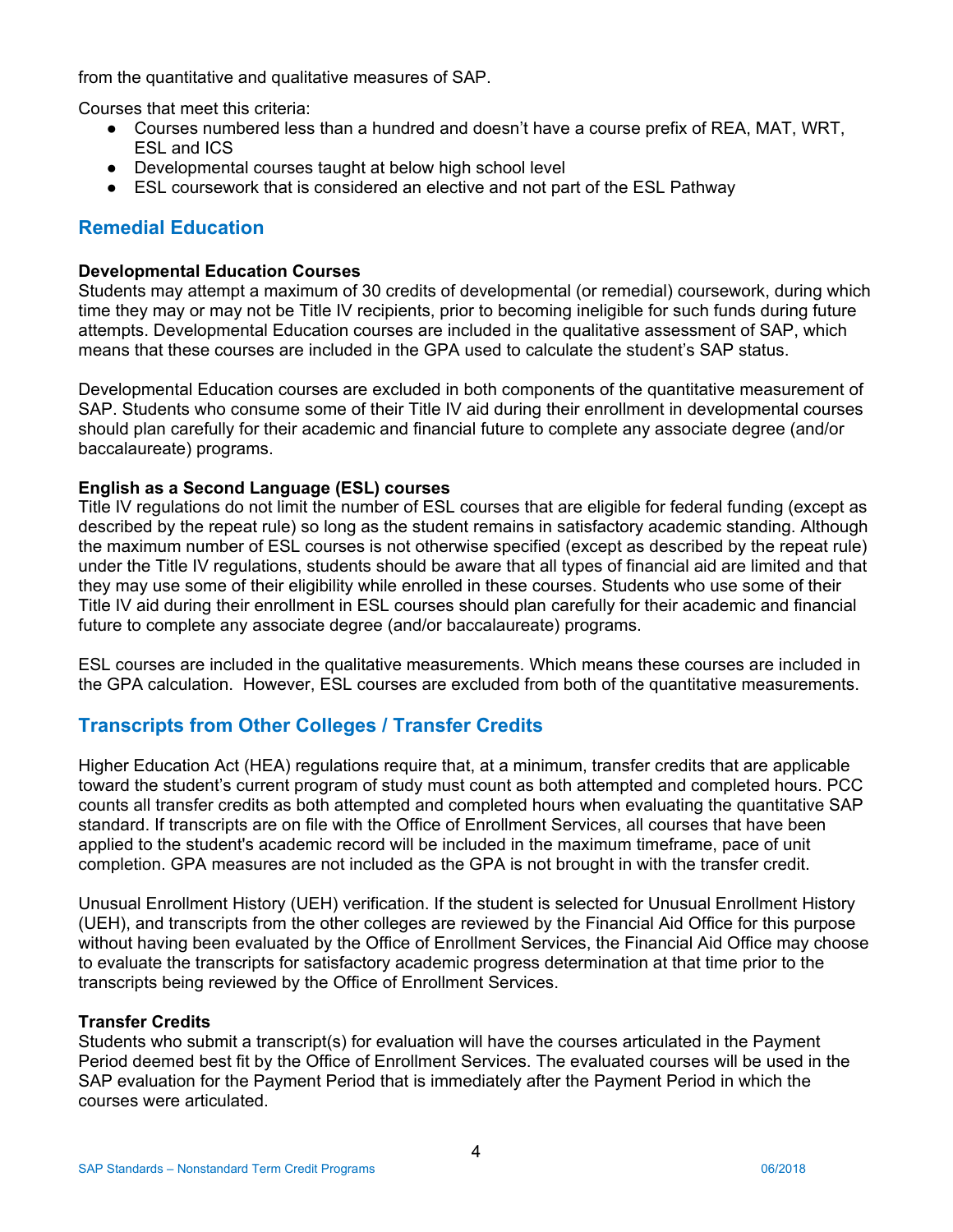# **Study Abroad**

Courses approved by Pima Community College for academic credit toward a student's vocational certificate, degree, or transfer taken in a study abroad program are counted as attempted and completed credits. These courses are eligible for financial aid if the courses are applicable to the student's program of study; students are advised to see a financial aid advisor to review the cost of attendance and applicability of the course for financial aid eligibility.

# **Grade Changes**

Any grade change received by a student can affect his/her SAP calculation. Students who achieve satisfactory standing as the result of a grade change will have aid reinstated. Students whose SAP status is downgraded to unsatisfactory as the result of a grade change will either immediately be placed on warning or will lose their eligibility for financial aid as appropriate.

## **During the Payment Period**

Any grade change the student receives for a previous Payment Period during the current Payment Period will result in the students SAP being recalculated. Common grade changes include incomplete grades converting to a letter grade, unsuccessful letter grades converting into Administrative Withdrawals and withdrawals/unsuccessful letter grades converting into Administrative Drops.

# ● **After Completion of the Payment Period**

Any grade change the student receives after the completion of Payment Period for a previous Payment Period will not result in the students SAP being recalculated as the period has ended.

# **Changes of Program**

Students are permitted to make changes to their program of study in accordance with their academic goals and College policies. So long as students are meeting all other SAP standards, changes of program alone will not disqualify them for Title IV eligibility.

#### ● **Prior to the Payment Period**

Students who change their program of study prior to the beginning of the Payment Period will have their SAP recalculated based on the newly declared program. Students should be advised that changing their program of study prior to the Payment Period could affect their Title IV eligibility.

# ● **During the Payment Period**

Students who have their program of study changed during the Payment Period will have their SAP recalculated based on the new program. Students should be advised that changing their program of study prior to the Payment Period could affect their Title IV eligibility. Students who have applied for graduation in the previous Payment Period should talk to an advisor if the student want to continue their studies at PCC.

#### **Additional Certificates or Degrees**

Students who seek additional certificates or degrees are treated in the same way as those who change their programs. After the completion of the first certificate or degree (at PCC or elsewhere), the next scheduled SAP evaluation will include all previously attempted courses. The student's cumulative credits for this standard are the total of all courses attempted at PCC combined with all transfer credits.

#### **Recalculation of SAP**

Students who reach (or will reach) 150.00% of the length of their programs and who are otherwise in satisfactory standing, may request a recalculation of their maximum timeframe based upon only the credits that apply to their current program. After an unsuccessful recalculation request a student my appeal based on extenuating circumstances.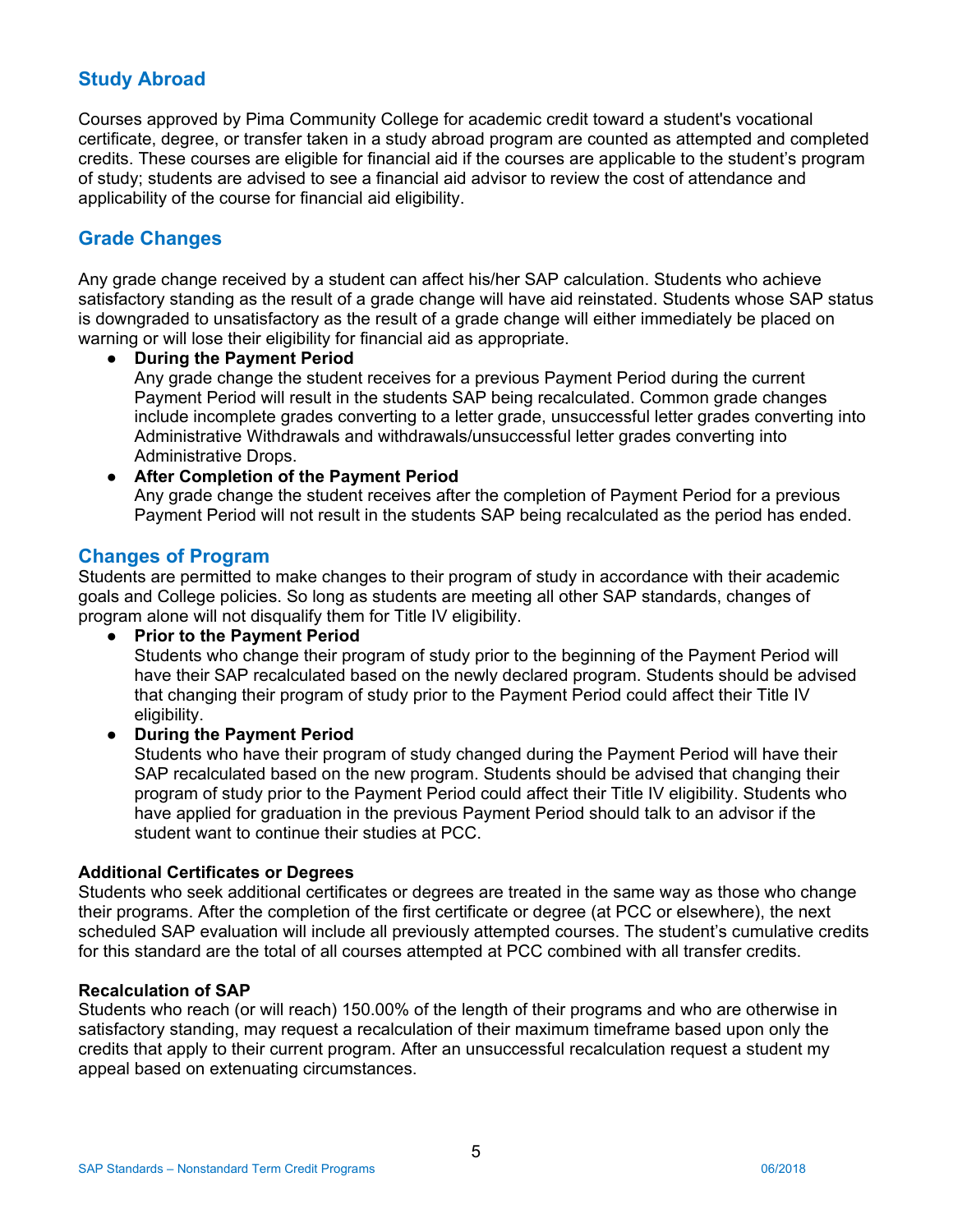# **Satisfactory Academic Progress (SAP) Standards - Statuses**

Satisfactory Academic Progress is determined at the end of each payment period. All payment periods at Pima Community College, as well as outside transcripts applied to the student's record, are included when determining a student's satisfactory academic progress, even if the student did not receive financial aid in the past.

There are defined outcomes once SAP has been determined at the end of each payment period, and they are as follows:

## **Financial Aid Good Standing Status**

Student has met all of the requirements of satisfactory academic progress and will continue to be eligible for federal and state financial aid grants and loans, as long as all other financial aid requirements are met.

## **Financial Aid Warning Status**

Students who did not meet all the requirements of satisfactory academic progress and are now placed on "Warning". Students will receive financial aid if they are on "Warning" status, as long as all other financial aid requirements are met.

Students have the current Payment Period in which they have been placed on "Warning" to meet all of the conditions of satisfactory academic progress or they will be suspended from financial aid for the following Payment Period.

Students must meet all of the SAP standards to be considered to be in good satisfactory academic standing. The College issues a formal warning Payment Period to students at the end of the first Payment Period during which they fail to meet one or more of the SAP standards. Students who receive a grade or are disbursed Title IV funds during their warning Payment Period and who still have not met all of the SAP standards at the end of their warning Payment Period are immediately ineligible for Title IV financial aid for the subsequent Payment Period. Students who have not met all of the SAP standards are ineligible for Title IV aid at the end of the warning Payment Period whether or not they received financial aid during the warning Payment Period.

Students may not be eligible for a warning Payment Period if they previously failed one or more SAP requirements and continued their enrollment without being issued a warning Payment Period. Students are subject to current SAP standards and requirements regardless of those that may have been in place during their past Payment Periods of enrollment.

Students who meet cumulative standards at the end of their warning Payment Period are returned to good satisfactory academic standing for Title IV purposes. If a student who has returned to good standing subsequently fails cumulative SAP standards the student will again be placed on warning for the subsequent Payment Period of enrollment.

#### *Example*:

Payment Period 1 - warning Payment Period 2 - good standing Payment Period 3 - warning

A student may not have more than one sequential warning status; but, must come into good SAP standing before additional warning statuses are applied.

Students who fail to reach all of the cumulative SAP standards after a warning Payment Period are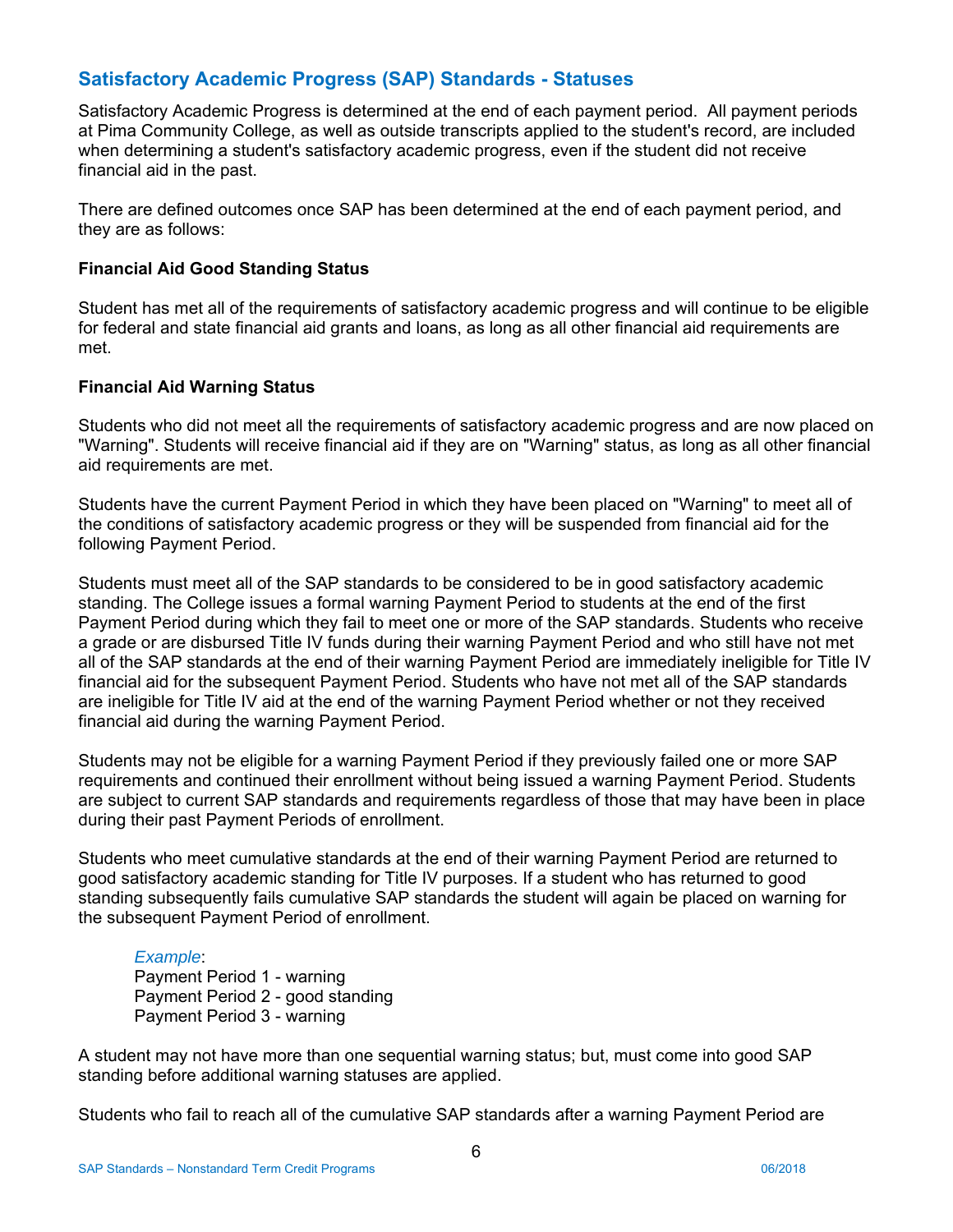placed on suspension and are ineligible to receive further Title IV funding. A student may appeal their suspension (as below), and if approved by the PCC Financial Aid Appeal Committee or college designee, the student will be placed on Financial Aid Probation status.

# **Financial Aid Probation Status**

Students who fail to reach all of the SAP standards and are therefore not in satisfactory academic standing are only eligible to receive further Title IV funding if they enroll using their own resources until they meet cumulative SAP standards or submit a SAP appeal (as below) and be approved by the SAP appeals committee or college designee. Students who submit an appeal that is approved will be placed on probation and must follow an academic plan prescribed by an academic advisor/counselor. During a probationary Payment Period the student must pass 100% of attempted courses in the Payment Period with a minimum 2.00 GPA or meet the cumulative SAP standards, in which case the student has achieved Good Standing. Students who fail to meet either conditions of the probationary Payment Period will be suspended from further Title IV funding. A suspended student may submit a second appeal (as below, that reflects new extenuating circumstances). If approved, a student may be reinstated Title IV aid if all other eligibility requirements are met. Students are also required to meet the College's academic standards during any probationary Payment Period.

# **Financial Aid Suspension Status**

Students who are not meeting cumulative SAP standards and are not eligible for warning status, and have not successfully appealed (or failed the meet conditions of approved appeal) will be placed or remain on suspension status. Students on financial aid suspension are not eligible for Title IV aid but may appeal their suspension.

# **Reestablishing Aid Eligibility**

 student's academic progress standing, so neither (alone or together) is sufficient to re-establish aid Students who choose not to appeal, or whose appeals are not approved, may be able to re-establish eligibility for Title IV aid. Such students may (if they are otherwise eligible) continue to enroll for courses at the College at his/her own expense until they have met all of the SAP standards that are applicable for the receipt of Title IV aid. Neither paying for one's classes nor sitting out for a Payment Period affects a eligibility, if the student has not met all of the SAP standards.

# **Appeal Process for Financial Aid Reinstatement or Extension**

HEA regulations allow but do not require an institution to permit students who are not in satisfactory academic standing to appeal his/her status in order to receive Title IV funds. PCC allows Title IV applicants and recipients, who are not in satisfactory academic standing, to appeal his/her status by accessing the College's SAP appeal process as described on the website. All students who submit an appeal must have a current FAFSA application on file and also include a completed academic plan. Students should note that classes that are required in the academic plan may or may not be eligible for Title IV aid. It is possible that a class that is included in the academic plan, such as a prerequisite that is not a program requirement, is not eligible for Title IV financial aid.

Students who are eligible for a recalculation of his/her SAP status may be required to submit an academic plan depending upon the outcome of the recalculation. The recalculation is not considered an appeal. In order to develop the academic plan, the student must meet with an academic advisor/counselor.

If a SAP appeal has been approved, students must adhere to all the requirements detailed in his/her academic plan as a condition of receiving financial aid. The financial aid office will review the student's progress at the end of each probationary payment period to determine if the Payment Periods of the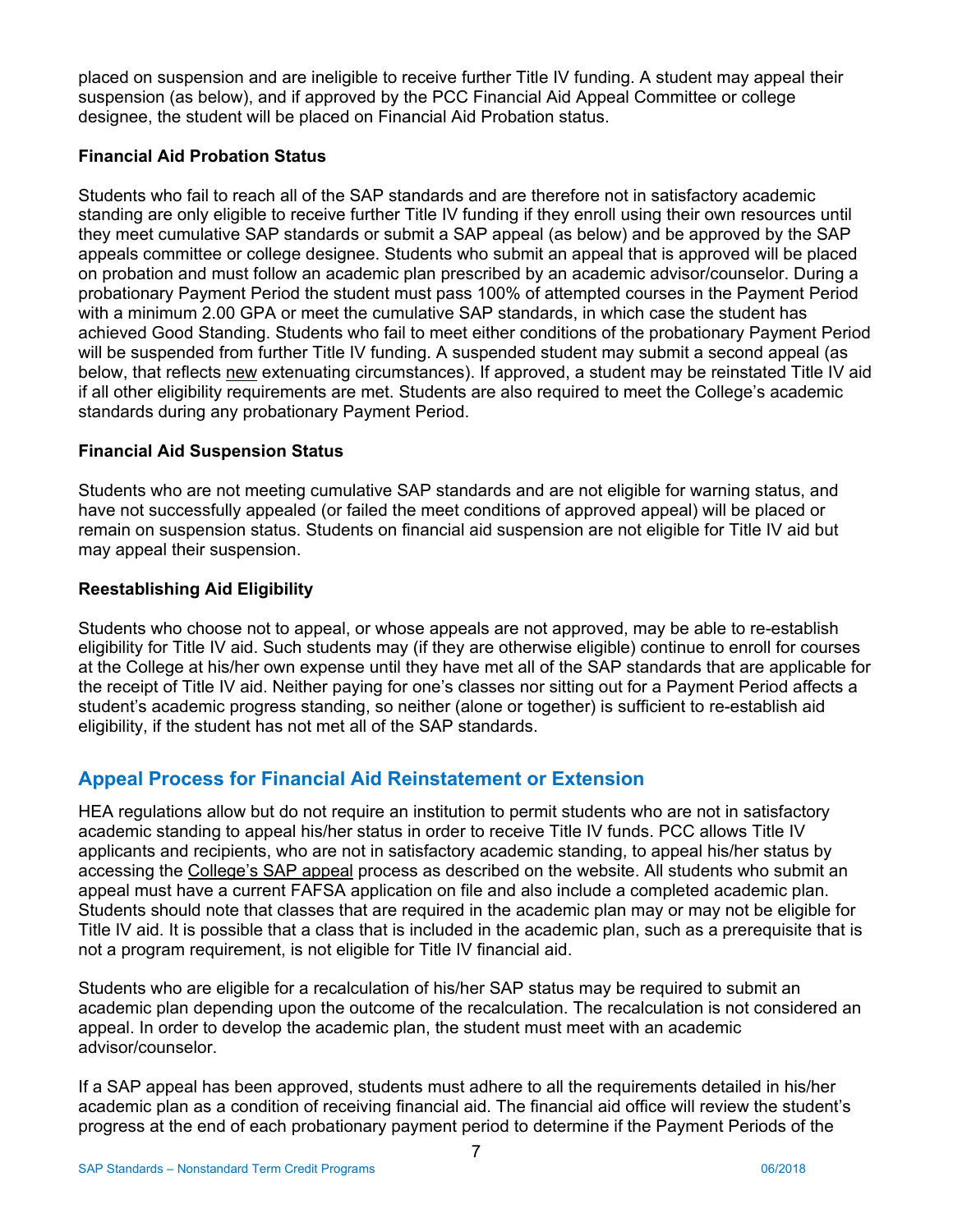academic plan have been met.

Students who enroll under an approved SAP appeal are required to follow his/her academic plan without deviation. Students who deviate from his/her academic plan are ineligible for financial aid. Students who wish to change his/her academic plan must submit a subsequent appeal to approve the change.

Modifications that are not considered changes and therefore do not require you to appeal include alterations in the sequence of courses, approved course substitutions, advisor approved adjustments or corrections and schedule updates that are initiated by the college such as to program of study requirements, course numbers, course descriptions and course cancellations.

Students should note that classes that are required in his/her academic plan may or may not be eligible for Title IV aid. It is possible that a class that is included in the academic plan, such as a prerequisite that is not a program requirement, is not eligible for Title IV financial aid.

As required by federal regulations, PCC reviews academic progress at the end of the Payment Period for those students on probation, to determine if the student is meeting the requirements of the academic plan. If the student is meeting the requirements of the academic plan and has met all SAP standards based upon the Payment Period grades and completion of credits the student is eligible to receive Title IV aid so long as the student continues to meet those requirements.

Federal and institutional SAP requirements continually change and evolve. As such, the student's original SAP appeal is also subject to review at the end of the Payment Period and may be rejected if it does not meet current SAP requirements, regardless of the student's academic performance during the probationary Payment Period.

Students who experience new extenuating circumstances, that were reasonably un-foreseeable at the beginning of the probationary Payment Period and that are beyond the student's control, may appeal. The circumstances that are cited in the appeal must be timely to the Payment Period of enrollment during which the academic difficulty occurred. These extenuating circumstances must have been sufficiently disruptive that the student was prevented from continued enrollment and/or successful completion of the Payment Period and meeting of the SAP standards.

Students who are otherwise in good academic standing but who have exceeded (or will exceed) 150.00% of the published length required for his/her certificate or degree may request that his/her SAP status is recalculated based only on those credits which are applicable to his/her current program of study.

Students who have failed one or more of the SAP standards are required to present and document extenuating circumstances with his/her appeal.

# **Extenuating Circumstances**

Circumstances such as youth, being a first time college student, difficulty adjusting to college, time management issues, failure to balance social life against academic workload requirements, lack of focus, prioritization of other activities above coursework and inability to afford enrollment expenses in the absence of financial aid are not alone sufficient to qualify as extenuating.

Documented extenuating circumstances might include, but are not limited to:

- Major illness or injury for student, spouse of student's immediate family
- Loss of employment for the student, student's spouse, or parents
- Student or parents marital status change; i.e., separation or divorce
- Death in the student's immediate family
- Deployment to active duty/reserves by the student, student's spouse, student's parents
- Natural disaster affecting the student, student's spouse, or student's parents